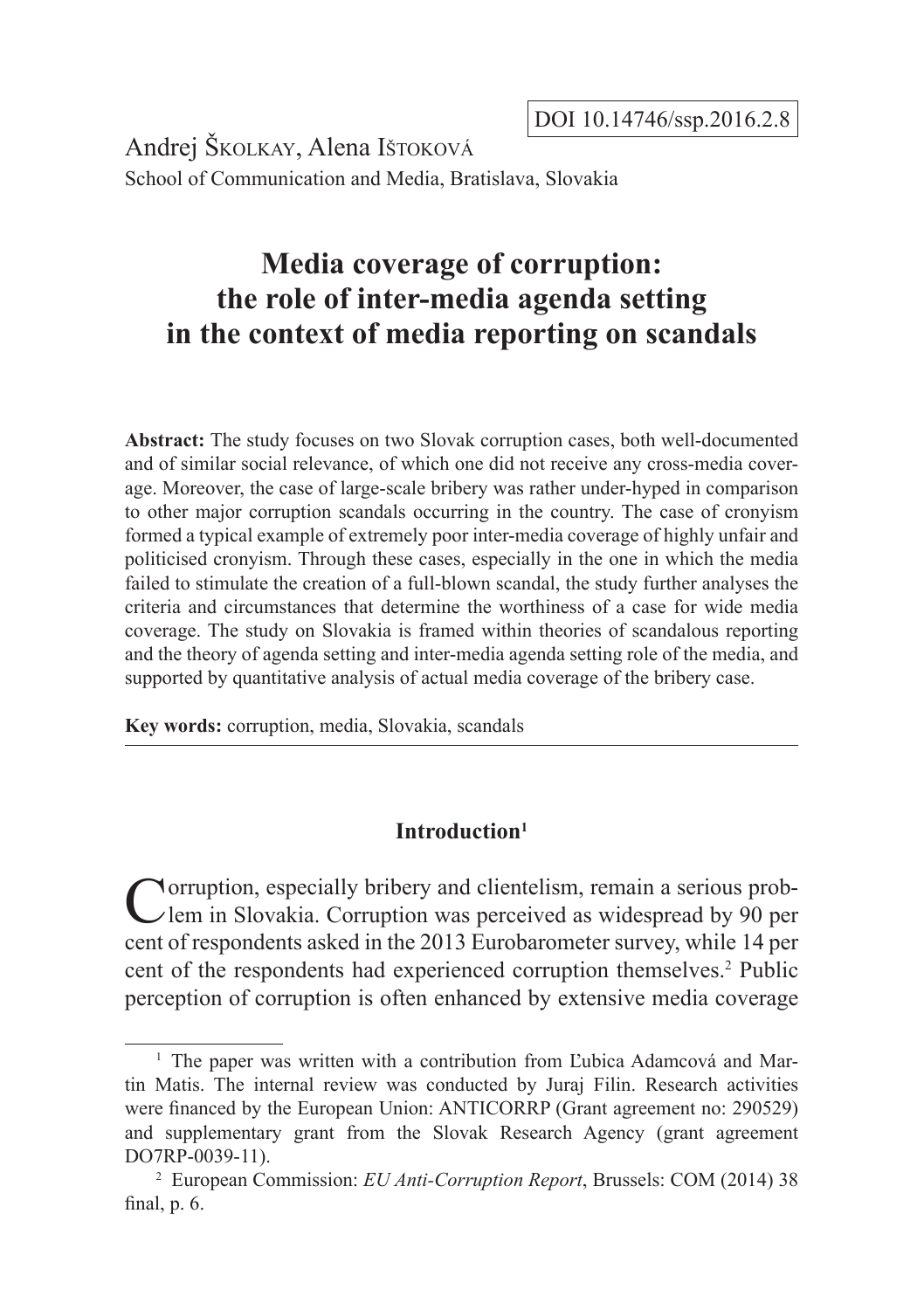of various corruption scandals. Such a number of potentially scandalous reports on alleged corrupt behaviour is, however, prone to disperse the attention of the media and most likely means some of the reported cases pass unnoticed or are under-hyped (not to mention those which are never revealed). Even respected commentators of Slovak current affairs imply that it is therefore almost impossible to give each case the proper attention in this situation (Leško, 2015). Indeed, research suggests that there is no direct correlation between the perception of corruption as projected by media coverage and the actual level of corruption in a country (Charon, 2013). For instance, Austria was not seen as highly corrupt country (score 69, rank  $26/177$ , CPI TI  $2013$ ,<sup>3</sup> yet the level of trust in the portrayal of corruption by the local media was relatively and comparatively low. On the other hand, Romania is regarded as a highly corrupt nation (score 43, rank 69/177, CPI TI 2014), but the faith in the media handling of corruption cases was among the highest. Slovakia fared at about 4.2, with a lower level of trust in the media coverage of corruption in politics and the public sector, on an equal footing with Spain. Slovakia had a score of 50 (rank 54/175, CPI 2014), and a score of 47 (rank 61/175, CPI 2013).

Nevertheless, the occurrence of such widespread reporting on corruption in Slovakia is also linked to the broader phenomenon of the potential de-sensitisation of the general public towards news reports along with a loss of ability to differentiate the validity of information (Höschl in Wirnitzer, 2015).The complex public responses to corruption reports, as well as the causes of those instances of grave corrupt behaviour which never receive sufficient publicity to stimulate a full scandal (or any extensive attention at all) are, however, difficult to discern (Entman, 2012).

The present study therefore focuses on the analysis of two Slovak cases which both involve well-documented, serious corrupt behaviour. Despite this fact, only one of these corruption scandals was relatively well-covered by the media. The other one, of similar social relevance, failed to garner enough attention from the media to initiate a full-blown nation-wide scandal. Nevertheless, even the case which actually received quite considerate media coverage at time, as it involved serious misbehaviour in the form of large-scale bribery in two areas where corruption is especially harmful to the whole society – namely, education and public order – more spectacular media reporting and extensive public outrage could have been expected. We have thus conveyed a quantitative analysis of media coverage of this case.

<sup>3</sup> http://www.transparency.org/cpi2014/infographic/compare.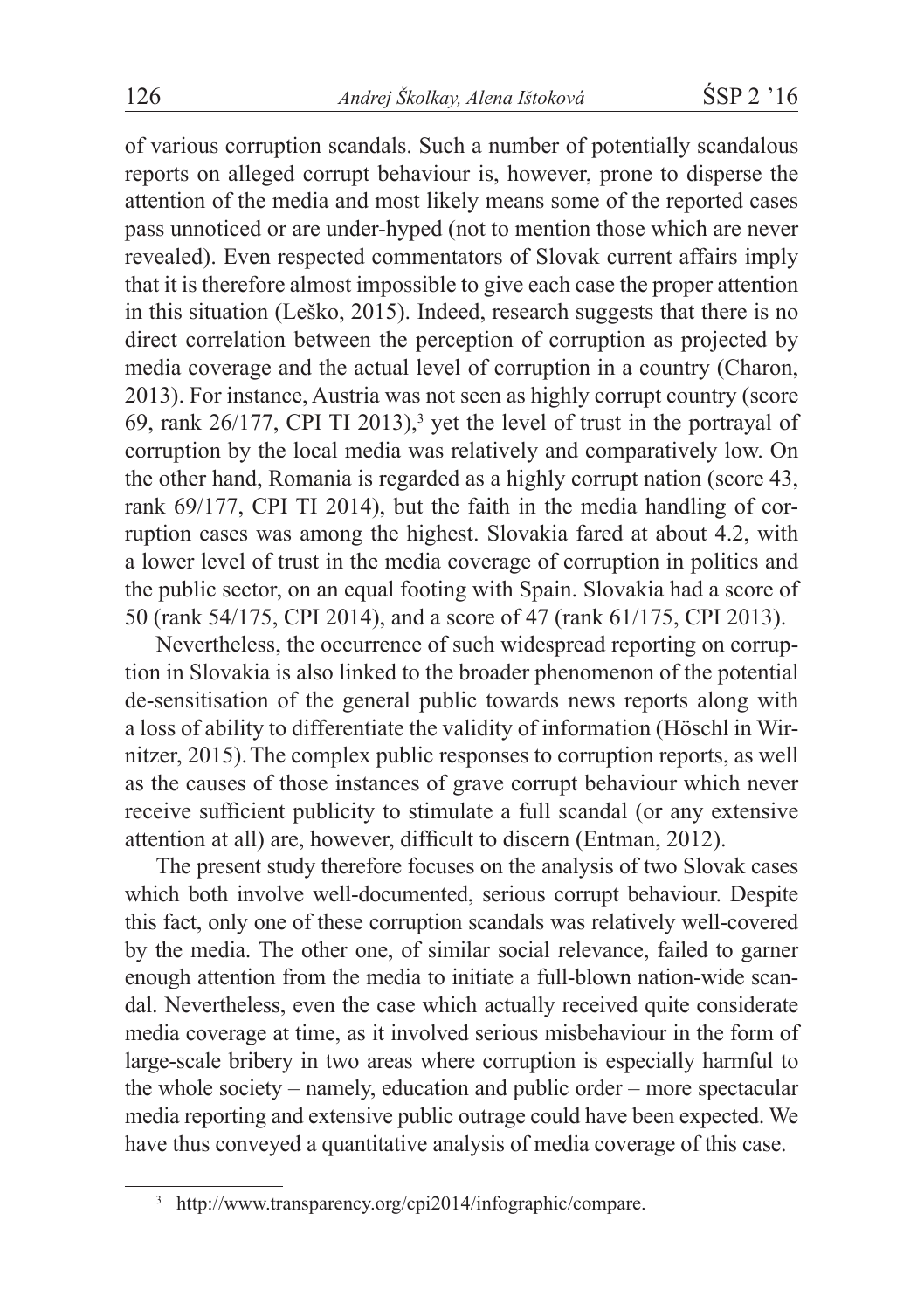The other case, however, documents a rather typical example of extremely poor inter-media coverage of highly unfair and politicised cronyism which occurred in a provincial Slovakian town but in which statistical analysis of media coverage was not possible, due to there only being one article regarding this corruption scandal.

Apart from being relatively or absolutely disregarded by both the media and general public, the two cases also present another interesting connection: the initial reports were both issued in periodicals belonging to the same publishing house – the bribery case was first reported by the tabloid daily *Plus jeden deň* (Plus One Day) and the cronyism case by its affiliated publication, the weekly magazine *Plus 7 dní* (Plus 7 Days). This particular circumstance of the choice of medium is therefore tackled throughout the study as well.

With regard to these two – either relatively or absolutely underhyped corruption cases, the study further analyses the criteria and circumstances that determine the worthiness of a case for wide media coverage, as well as its potential to become a fully developed scandal. The research is thus framed within theories of scandal reporting, and supported by the theory of agenda setting and inter-media agenda setting role of media in Slovakia.

# **The background of the cases**

### *Bribery in the Police Academy*

On 27<sup>th</sup> June 2012, a police raid took place in the office of the bursar of the Police Academy in Bratislava, the capital of Slovakia, due to suspicions of criminal activity related to EU funds. Although the police could not prove any financial criminal activity, they found other interesting material – evidence of bribery of the rector and several other people. Four functionaries, including the rector Václav Krajník, were therefore detained two days later.

According to the evidence, the tests used for the entrance examination by certain applicants were replaced by ones with the correct answers already entered and, moreover, the whole selection process of candidates was apparently manipulated. The police investigation proved that 29 out of 120 applicants in one (documented) year were accepted through fraud.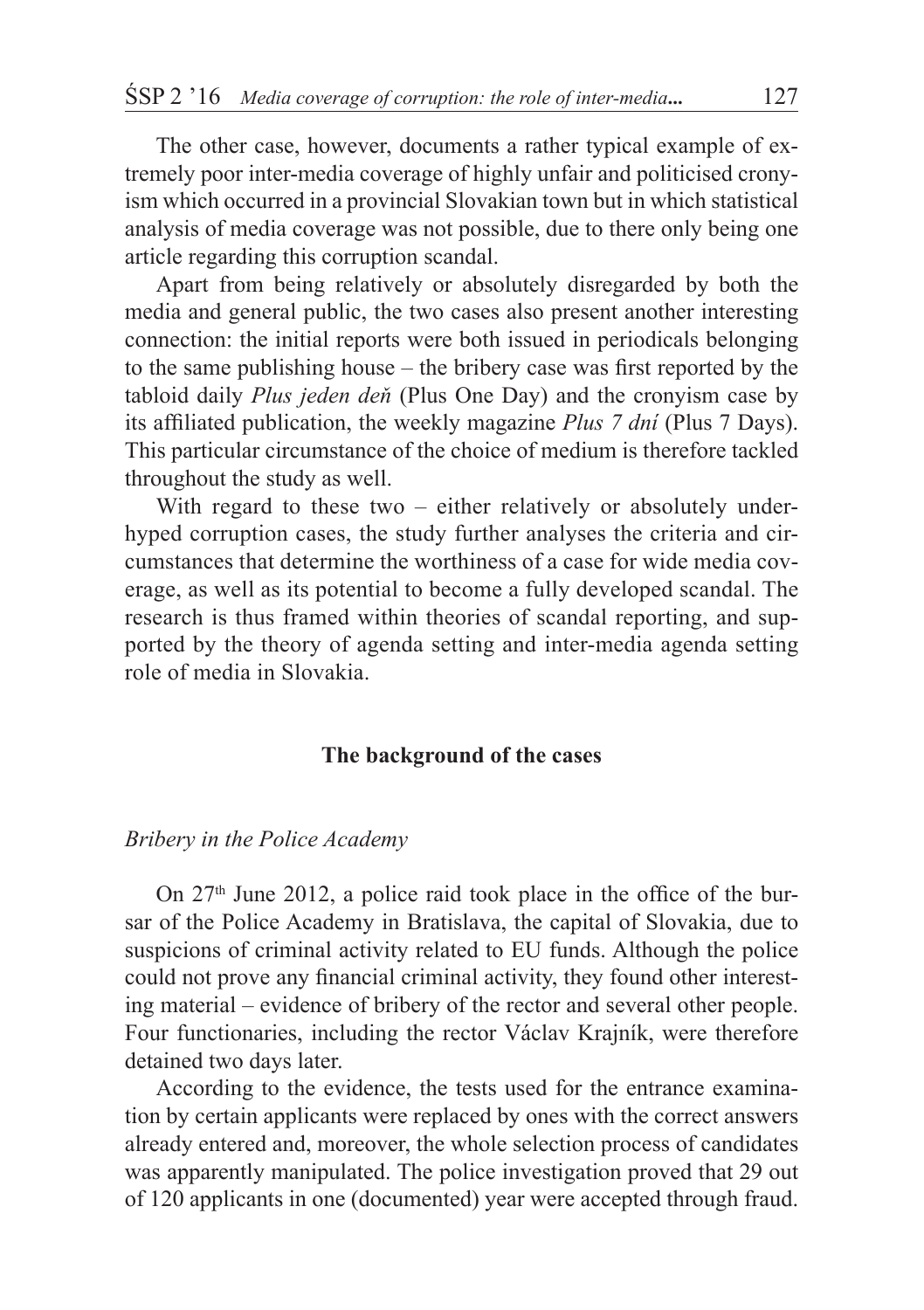The rector was immediately recalled and he was also expelled from the police force. In April 2015, the rector pleaded guilty at the first day of the judicial proceeding and thus immediately received a suspended sentence of three years and a 5,000 euro fine.

The involvement of the Police Academy with its rector in the centre of the scandal is a very alarming fact, suggesting that not only both areas of education and public order are affected by corruption, but corrupt behaviour also extends up to the top-levels of Slovakian higher education. Nevertheless, this was the first time in the history of Slovakia where a rector was detained by the police. In addition to the major investigation of the rector, police found that one of the bribers was a former religious representative of the armed forces, lieutenant colonel Miroslav Táborský. Therefore, apart from the main story, a scandalous sub-plot of a corrupt priest can be detected here, making the case even graver, worthy of huge publicity and profound public outrage. As already mentioned, and in comparison to the second case, this scandal received relatively broad media coverage (about 500 news stories), although this was still with a lesser quantity than some other major Slovak corruption cases at the time (compared with, for example, the Notice Board Scandal<sup>4</sup> with more than 1,300 mentions or the Gorilla Scandal<sup>5</sup> with more than 5,400 mentions in the Slovakia Online database up to August 2014).

# *Cronyism at the labour office*

The first, larger scandal was initiated by the intervention of an official institution, consequently followed by media coverage, whereas at the beginning of the second 'silent'scandal was a single report (Lacková, 2013) published in the weekly magazine *Plus 7 dní*. It recounted the rigging of the hiring process at the labour office in the town of Zvolen. The article was supported by photographs of original documents, including CVs and covering letters with notes and markings indicating the person or institution and recommending the job seeker(s) for the given position.<sup>6</sup> The kingpin of the operation was ultimately identified as the MP from the governing leftist party Smer-SD, Ján Senko. The article further revealed that

<sup>4</sup> See http://www.monitoringfondov.eu/article.php?nastenkovy-tender.

<sup>5</sup> See https://en.wikipedia.org/wiki/Gorilla\_scandal.

<sup>6</sup> See http://www.pluska.sk/plus-7-dni/domov/na-zvolenskom-urade-prace-vyhravali-vyberove-konania-vyvoleni.html.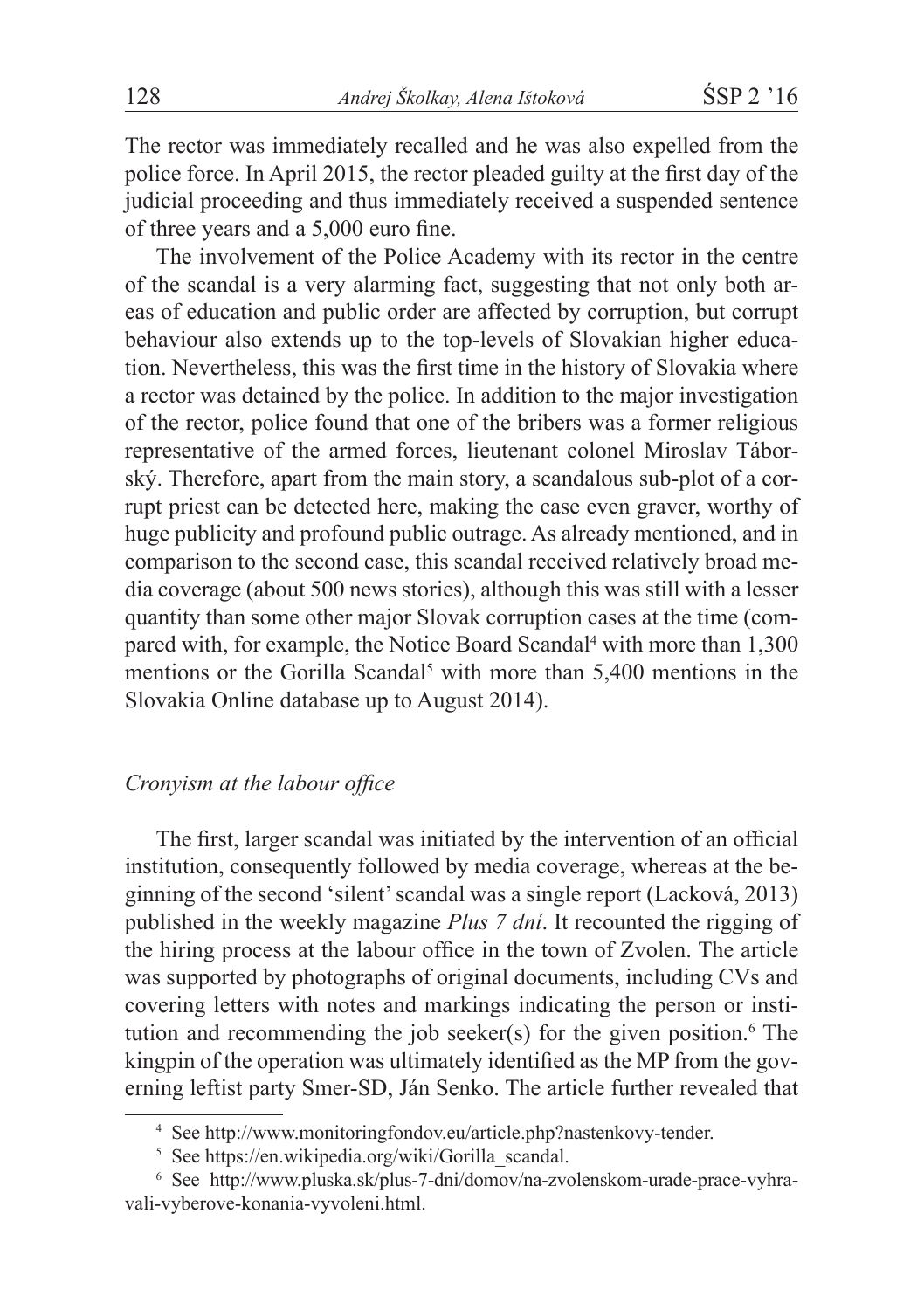all the candidates whose CVs were marked with the name of Ján Senko or mentioned the "regional club of the Smer party" were given the job.

These comments were written by the director of the office, Milan Beľa. Initially claiming that the markings had been made to help recall the name of the recommender, the director later contradicted himself by stating that the written comments had no impact on the candidate selection and that the CVs and covering letters did not come from MP Senko, but were received directly from the applicants. MP Senko also denied the allegations against him. The former head of the personnel department in the office, Eleonóra Ostrihoňová, however, claimed that she did receive the marked documents along with a request from director Beľa to appoint the selected applicants for the jobs. Ostrihoňová asserted that this practice of giving preference to certain candidates was definitely linked to Smer-SD and that it occurred only after the appointment of the Smer-SD party nominee Beľa as director.

The story was actually published in just one media outlet  $-$  a major semi-tabloid weekly. There was no mention of it in other media by way of inter-reference or follow-up. The failure on the part of other media outlets to disseminate such information emerges as an interesting subject for further in-depth study in the context of inter-media agenda setting.

# **Analysis of the media coverage: selected theories**

Why the Slovak media did not perceive both cases (and the case of bribery in particular) as worthy of greater coverage and with a consequently greater public response is the major question to be answered throughout this study. The methodological support for such an analysis is therefore provided by two influential media theories connected to the potential of any particular corruption case to become a full-blown scandal: the theory of agenda setting, agenda building and inter-media agenda setting, and the theory of media reporting on scandals.

# *Theory of agenda setting, agenda building and inter-media agenda setting*

The well-established agenda setting theory describes and explains the ability of the media to tell readers which issues are important (McCombs,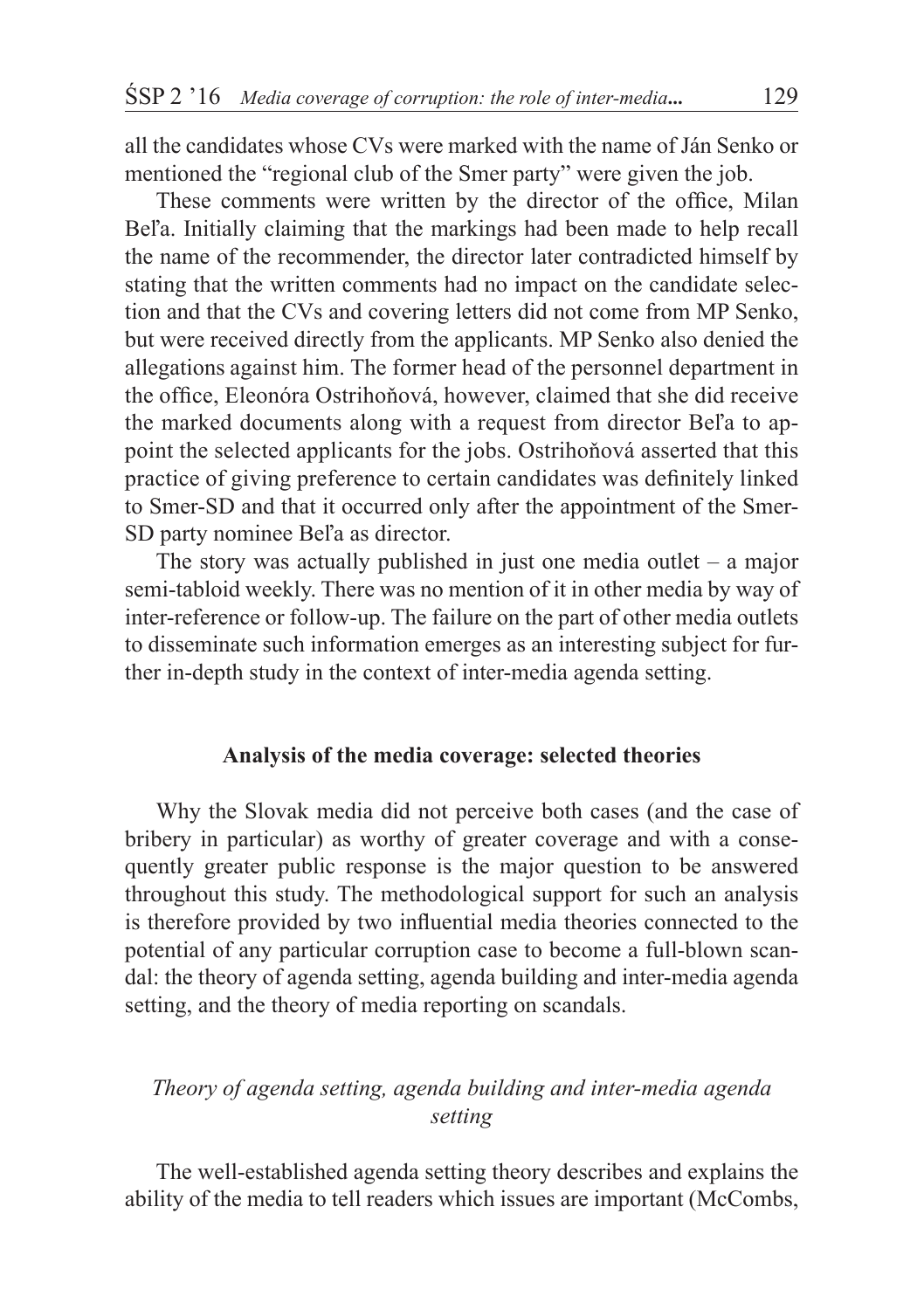2009). If a news item is covered frequently and prominently, the viewer/ reader will regard the issue as more important. Two basic assumptions underlie most research on agenda-setting: the press and the media do not reflect reality, but filter and shape it; media concentration on a few issues and subjects results in public perception of those issues as more important than other ones.<sup>7</sup>

Malik (2004) has enumerated the general criteria of newsworthiness as the surprise element, negativity, conflict, personalisation, social prominence, cultural proximity, and visualisation of topics. Of these, social prominence, an element of surprise, distance and social relevance seemed to be the most influential factors in her sample of German editors. Many editors also mentioned the generalisability of a topic and its exclusiveness as valuable selection criteria (Malik, 2004). Regarding these criteria, it seems rather striking that both cases did not get much more attention from the media as they clearly fulfil most of them, with the exceptions of the questionable social prominence and distance of the provincial labour office's practice (although with a connection to an influential MP). However, this factor can be easily replaced by both social relevance and cultural proximity, as the misdeeds in the labour office closely affected the general public, i.e. ordinary job applicants. In both cases, exclusiveness was not guaranteed, although in the bribery case there was a sort of exclusiveness, initially at least. Both cases thus had potential to become major scandals from the perspective of the newsworthiness of their topic, so the reason why they failed to do so has to be found somewhere else.

Weaver and Choi (2014) summarise the most recent important findings in the closely related theory of agenda building, which include five possible influences on the media agenda: (1) influential news sources, (2) other media (inter-media agenda setting), (3) journalistic norms and traditions, (4) unexpected events and (5) media audiences. The authors suggested that there is no single factor that determines the media agenda, but a combination of two or more factors.

With regard to influential news sources, the findings of researcher Galmišová (2015) indicate that, in Slovakia, when the dailies *SME* (We Are) and *Nový Čas* (New Time) in addition to the weekly *Plus 7 dní*, as key agenda setting media (but not inter-media agenda setters in the case of the weekly), publish something scandalous, and/or when the ma-

<sup>&</sup>lt;sup>7</sup> See: http://www.utwente.nl/cw/theorieenoverzicht/Theory%20Clusters/Mass% 20Media/Agenda-Setting\_Theory/.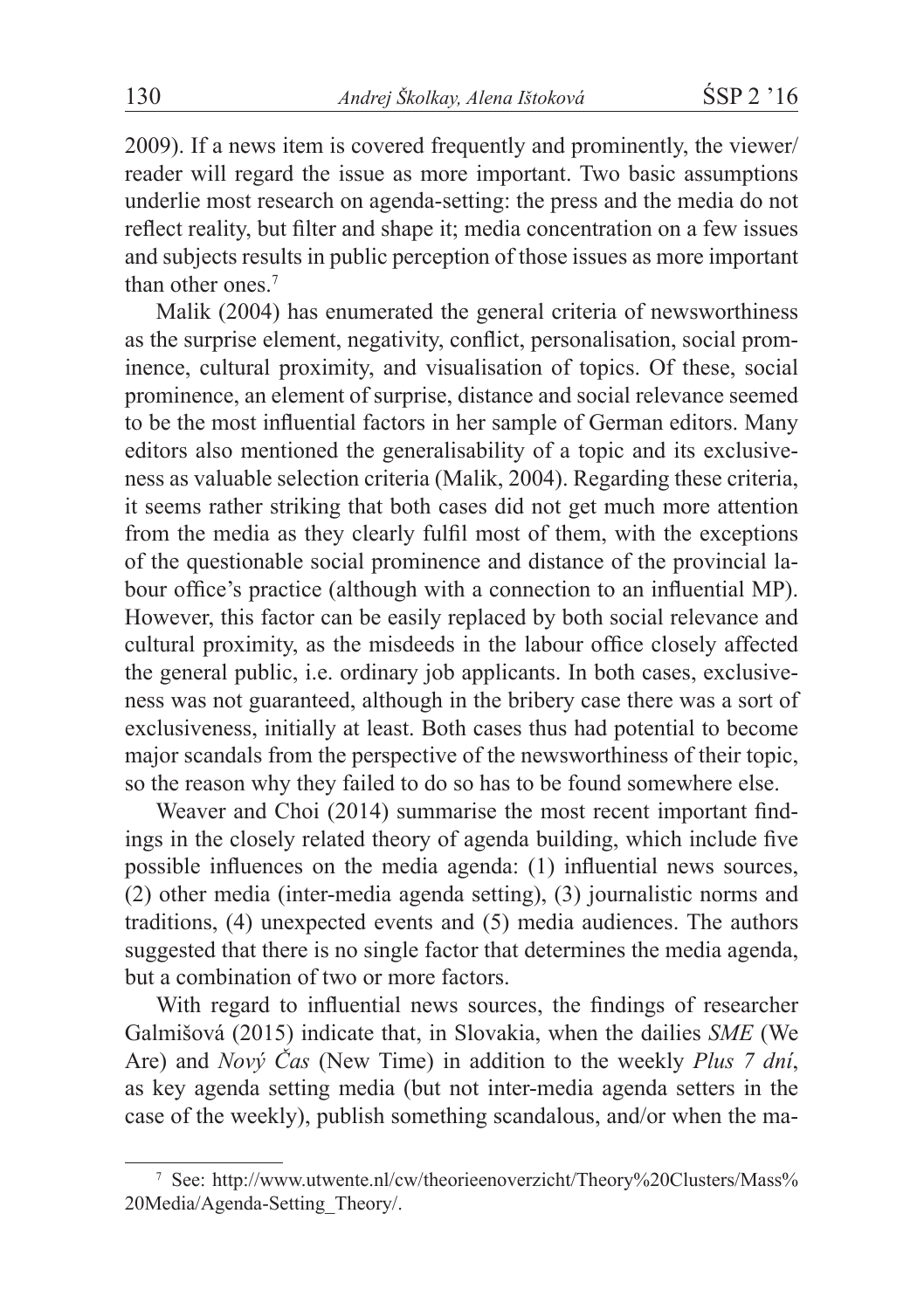jor private TV *Markíza* broadcasts major scandals (not necessarily as the first medium to do so), the other media largely follow suit, especially when a reaction to the news report by the agenda setting/building media, or other media, politicians and other important personalities/public actors (including organisations) is present. This phase of the media-politics interaction model was explained by former Minister of Culture, Marek Maďarič: "Only a person who accepts his or her political responsibility at the proper time has the chance, after some time, to gain the public trust. However, a man or woman who stubbornly keeps his or her position, even though he or she may be at that time connected with a scandal or create a negative impression on the public, and is unable to self-reflect on his or her position, then loses in the long-term."8 This does not mean that the interaction between politics and media always functions in this manner, but that it is most likely to do so.

However, as is apparent from the cronyism case, although the initial article was published in *Plus 7 dní*, no other instrument of news media took up this socially and politically important challenge, thus failing in their inter-mediate function. Trampota and Nečas (2007) found intermedia agenda setting correlated with the type of media, with the most significant function between the print media and television: more than 80 per cent of the news reported in television referred to sources from print media. Their investigation showed very low inter-media agenda setting in identical types of media. These findings demonstrated the impact of competition in the market, and so the possible failure of non-existent follow-up in the case of cronyism may partially lie in this notion. However, the television news also totally ignored this potentially scandalous topic. The interview with Tibor Mattyašovský (2015), the editor of TV *Markíza*, revealed that his TV does not monitor other media professionally. He also expressed the opinion that if the person who gave information to the weekly had approached the TV first, they would have definitely made at least three reports out of the single story, as he clearly regarded it as very interesting. One can therefore assume that the actual choice of medium, although apparently one of the key agenda setting ones (but not inter-media agenda setting) in Slovakia, must have had some effect on the non-existence of the scandal (see also Pflüger, Baugut, 2015).

A clarification about the absence of a synergic effect of the popular weekly *Plus 7 dní* on affiliated publications from the same media house,

<sup>8</sup> STV Teletext, 26 December 2015, M. Maďarič: Scandals are in any Government.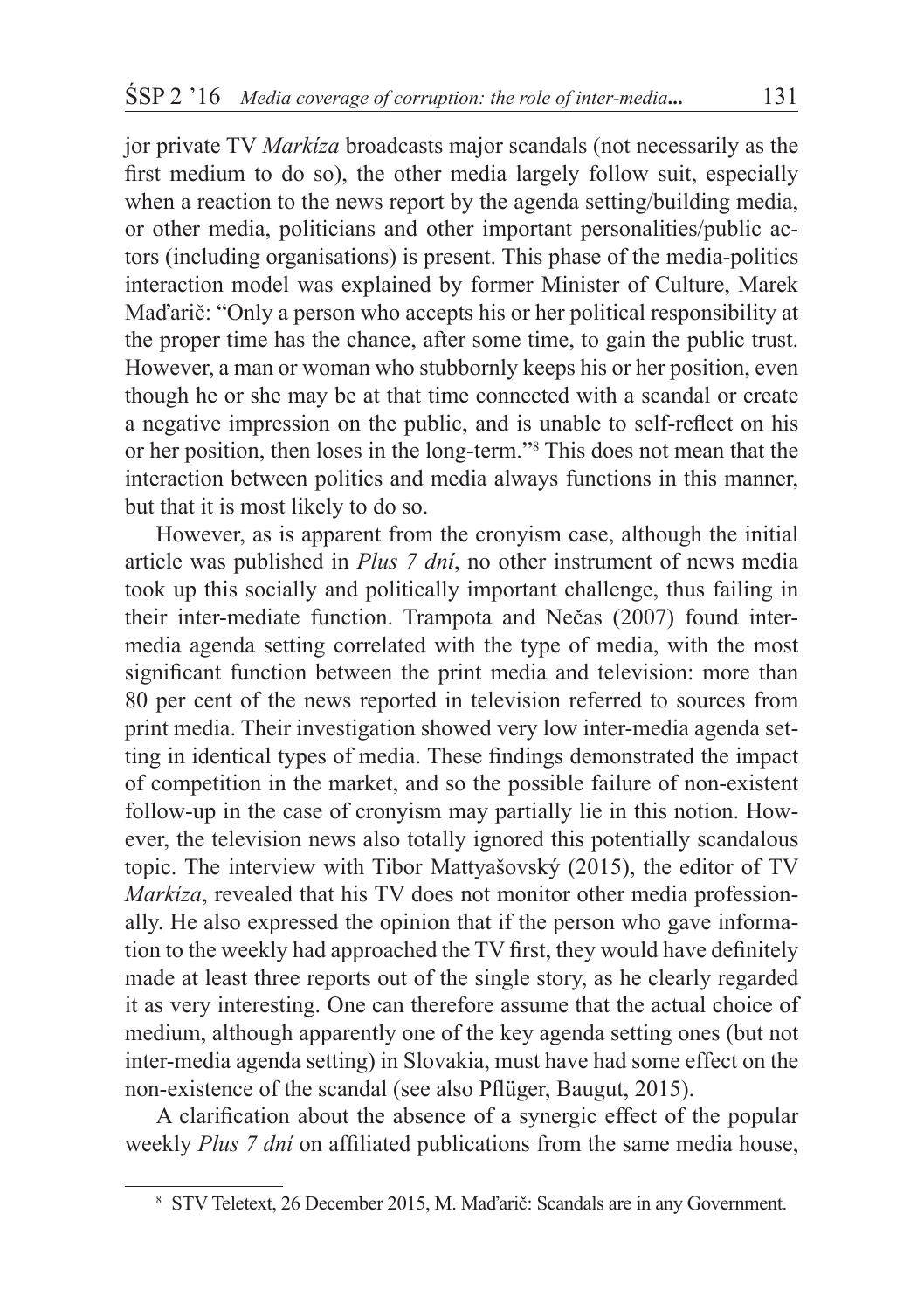such as the daily tabloid newspaper *Plus jeden deň*, is also required. Simultaneous publication of such interesting news in both publications would have benefited the publisher, the readers and society at large. Subscribers of the tabloid would have learned about this outrageous case, and those interested could have turned to the weekly *Plus 7 dní* for details. Catchy headlines in both publications would have boosted circulation and benefited the media house. From a larger perspective, awareness would have been created in the minds of the public about the wrongdoing of senior government officials and their lack of moral responsibility. This synergic effect has been noted only occasionally, but not in this particular case.

# *Theory of media reporting on scandals*

This analysis is also theoretically underpinned by studies about scandalous reporting. Scandals can be defined as a process of public outrage over a (presumed) transgression of the dominant moral norms and usually signal that the government or public officials are not entirely credible or moral (Carlin, Love, Martinez-Gallardo, 2014), or that state institutions are not very effective in the prevention of, or dealing with, wrongdoing. Yet Bergsdorf (2002) argues that the media can make public only a fraction of all the wrongdoings they are aware of. Moreover, contrary to the general assumption, full-blown scandals which are concerned with substantively grave misconduct are rather difficult for the media to initiate and, if left without reactions from official institutions, politicians and relevant public personalities, are virtually impossible to sustain on their own (Entman, 2012).

In order to separate a scandal from a non-scandal, Lull and Hinerman proposed a set of ten criteria which have to be met: "(1) *social norms reflecting the dominant morality must be transgressed* [and] performed by (2) *specific persons* who carry out (3) *actions* that reflect an exercise of their desires or interests. […] Further, individual persons must be (4) *identified* as perpetrators of the act(s). They must be shown to have acted (5) *intentionally or recklessly* and must be (6) *held responsible* for their actions. The actions and events must have (7) *differential consequences for those involved*. […] The revelations must be (8) *widely circulated via communications* media where they are (9) effectively *narrativized into a story* which (10) *inspires widespread interest and discussion*" (Lull, Hinerman, 1997, pp. 11–12, emphasis in original).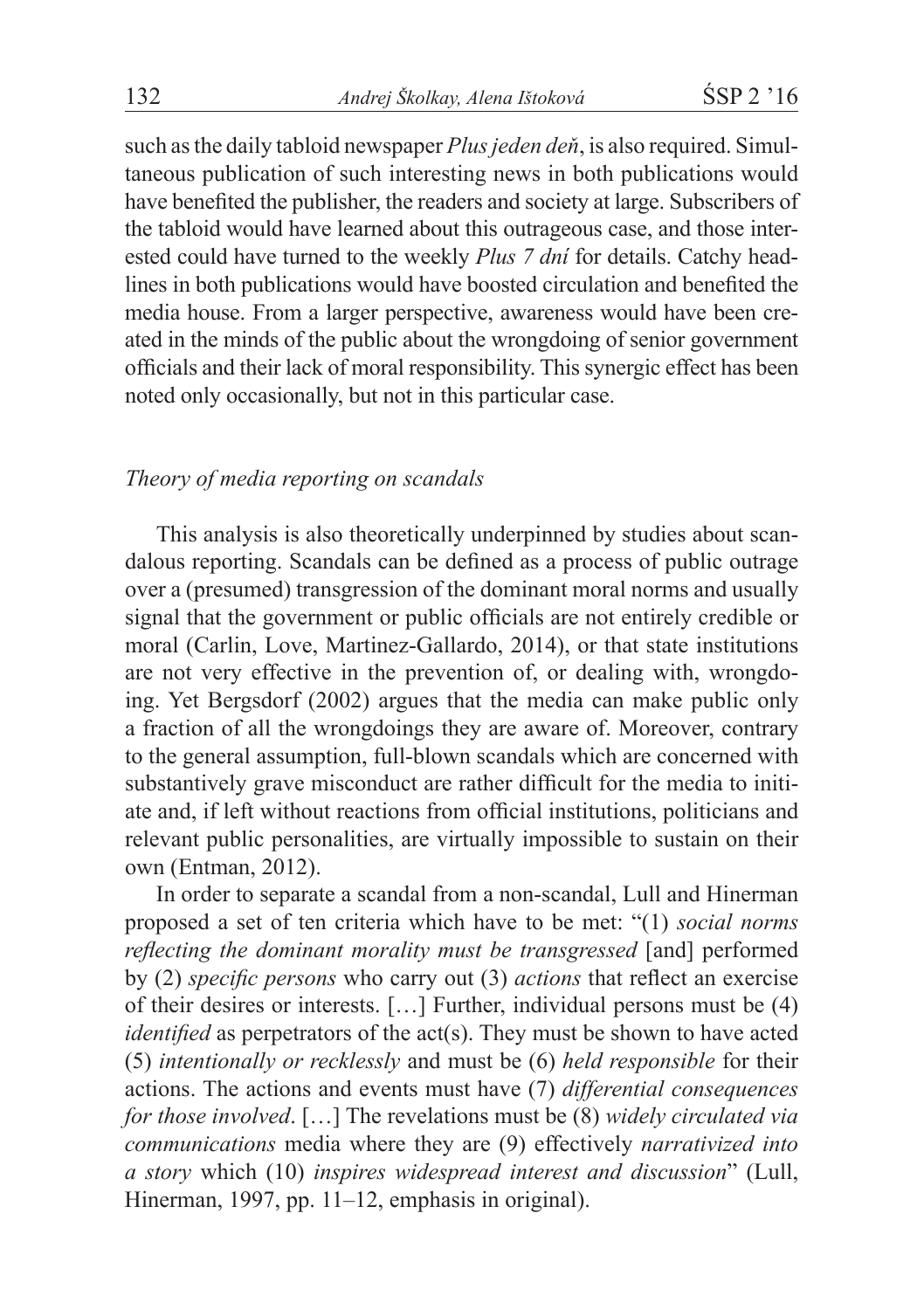It is apparent that both these cases definitely met the first five or six criteria (depending on whether we consider responsibility in moral or practical terms) as the particular forms of misdeeds and those who committed them were unusually well-documented. Nevertheless, the seventh criterion brought consequences only to the offenders in the case related to the Police Academy, which was also widely circulated in the media (although not widely enough to consider it as one of the major Slovakian scandals) and, to a certain degree, inspired interest among the general public. Both cases were also effectively narrativised into a story, as the evidence in both cases along with the moral and legal trespasses were definitely considerable. However, personalisation of the agents is critical to establish newsworthiness (Entman, 2012). Scandals involving high state officials and members of government clearly draw much more attention than the case of corruption at the Police Academy, the publicly unknown rector or university employees, or in the provincial labour office, albeit connected to an influential MP. Also, the expectations of the public are, thus, much higher when it comes to such widely covered scandals as in the case of, for example, the Gorilla scandal<sup>9</sup> in Slovakia.

Waisbord (2000) further suggested that factors unrelated to the quality of journalistic work also affect the impact of an exposé. These include the timing of the report's release, the prestige of the news organisation, and the production values of the investigation. Let us briefly turn to the timing of cases, as both the original articles were published at the beginning of the summer vacation (bribery in 2012, cronyism in 2013), which might have found the media office understaffed at that particular point in time. Although the timing might have affected the relative indifference of the reporting in the bribery case, it cannot be the major explanation for the non-existence of any follow-ups in the cronyism case, due to the relatively considerable follow-ups on the bribery story, while both stories came from affiliated media outlets.

Regarding the prestige of the news organisation, it has been argued that despite the evidence for the agenda setting function of the media house which published the initial articles, the results of other media follow-ups (inter-media agenda setting) were not as high as might have been expected in the case of bribery, and absolutely absent in the cronyism case. However, the affiliated publications, *Plus 7 dní* and *Plus jeden deň*, are both tabloid in style, and their audience is quite accustomed to nu-

<sup>9</sup> See https://en.wikipedia.org/wiki/Gorilla\_scandal.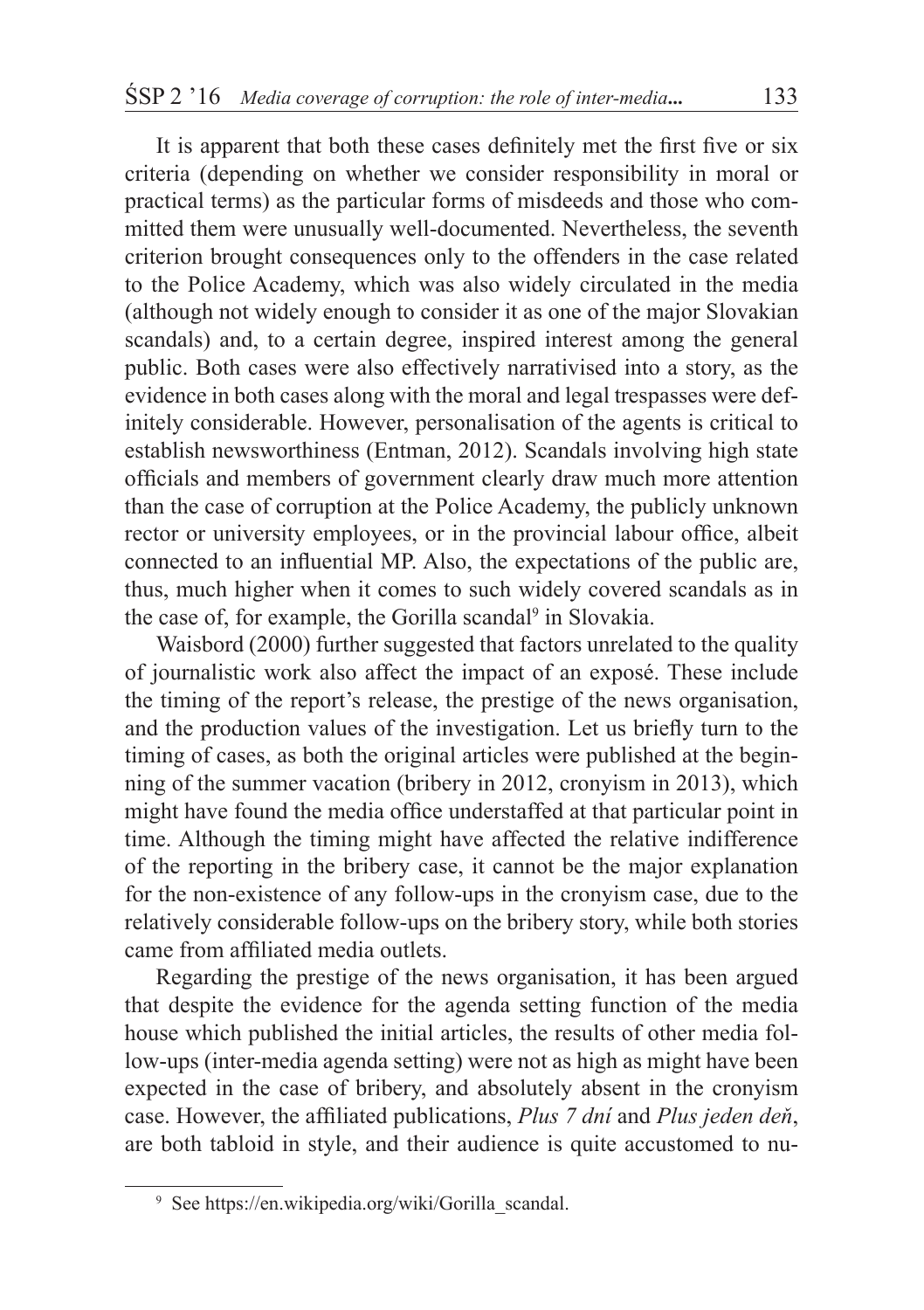merous 'shocking' cases reported on daily basis with exaggerated accentuation, and scandal fatigue can consequently result. The nature of these news outlets may have thus led to a de-sensitisation and loss of ability to differentiate the importance of information (Höschl in Wirnitzer, 2015) among both readers and other media, condemning the cronyism case to be overlooked and forgotten. Also, public and media outlets, which are generally deluged with plenty of potentially serious Slovakian corruption scandals, may easily overtly denounce that misconduct but tacitly condone it as "business as usual" (Entman, 2012).

Another possible explanation for the lack of agenda building leading to a full-blown scandal, especially the absence of inter-media agenda setting in the cronyism case, may be connected to the wide range of readily available, and similarly shocking or scandalous information on the Internet, which may be something of a double-edged sword, as the fragmentation of the public sphere means that scandalous information often cannot reach the critical mass necessary to initiate a proper reaction (Entman, 2012).

The important conditions of a story's potential to become a major scandal also include the capacity of the state to respond, the political will to act in a case, or high public expectations for state action (Carlin, Love, Martinez-Gallardo, 2014). In general, when politicians and state institutions begin to be concerned with a particular corruption case, the media gladly monitor the commentaries, debates and possible frictions in the political and legal struggle. This is true in the case of bribery in the Police Academy, where the media's work consisted largely only in following the proceedings of the police, prosecutors, and finally (briefly) the court. Perhaps surprisingly, it is also very likely that the swift and radical approach of the Slovak state authorities to this case actually lowered the visibility of this scandal in the media and public discourse, or at least made it impossible for the case to develop into a full-blown scandal, which would probably have happened if the offenders had not been punished (as in numerous large-scale corruption scandals in Slovakia).

#### **Quantitative analysis of the media coverage**

We have analysed only the case of bribery here, due to there being just a single article in the cronyism case. In order to analyse the quality of journalistic work, we established three key qualitative criteria. These criteria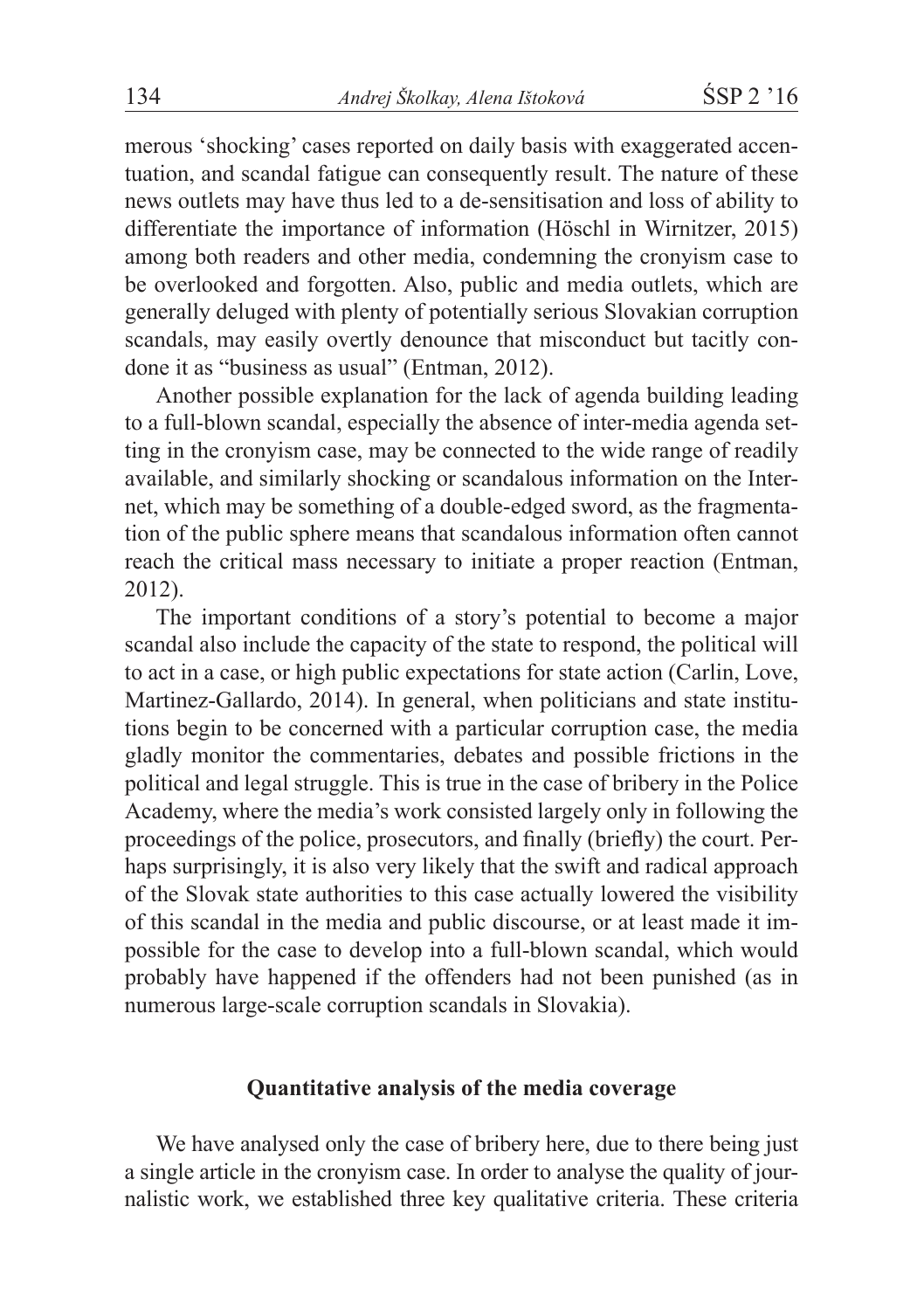are based on the Fundamental Values established in the Journalist's Code of Ethics(article II): impartiality, balance, objectivity, honesty, truthfulness, responsibility and scrupulous fact-checking.10 It would have been difficult to measure them independently, as they are very loosely defined, so we created three categories that can be empirically analysed: **objectivity** (includes impartiality, balance, honesty, truthfulness, responsibility), **verification of the facts** (includes objectivity, honesty, truthfulness, responsibility and scrupulous fact-checking) and **stating sources** (includes impartiality, balance, objectivity, honesty, truthfulness, responsibility).

The criterion of **objectivity** was established to determine whether the journalists/media gave space to all parties involved, or if any signs of bias were present. However, a problem in exploring the concept of journalistic objectivity and which actually permeates a high number of articles lies in the fact that either no space is given to the accused persons in reports, or those people are not interested or available to comment. It is simply not possible for all the media to contact all the actors involved in a story.

**Verification of the facts** refers to the whole process of obtaining sources. Usually, the information is verified by the use of at least two mutually independent sources.

Journalists/media are always (with some legal and ethical exceptions) obliged to state the **source of information**. However, when the main source mentioned is a wire agency, we do not expect other sources to be mentioned in the article.

The analysis of the three above-mentioned categories was done independently by two researchers, with a third researcher checking and verifying possible inconsistencies. The ratio of inconsistencies was initially at 30 per cent. The research period covered  $28<sup>th</sup>$  June 2012 till  $26<sup>th</sup>$  June 2014. Table below shows the results of the analysis**.**

Table 1

| <b>Medium</b>  | Coverage   Objec-   Verifi-  <br>(total) | tivity | cation | <b>Source</b> | Objec-<br>tivity | Verifi-<br>cation | Source |
|----------------|------------------------------------------|--------|--------|---------------|------------------|-------------------|--------|
|                |                                          |        |        |               |                  |                   |        |
| <b>SME</b>     | 24                                       |        | 18     | 22            | 50               |                   |        |
| Plus jeden deň |                                          |        |        |               | 75               | 63                | 88     |
| ΙHΝ            | 14                                       |        |        | 12            | 50               | 86                | 86     |

## **Results of the analysis of objectivity, verification and the source of information by media**

<sup>10</sup> See http://trsr.sk/dokumenty/eticky-kodex-novinara-uinny-od-1-1-2011.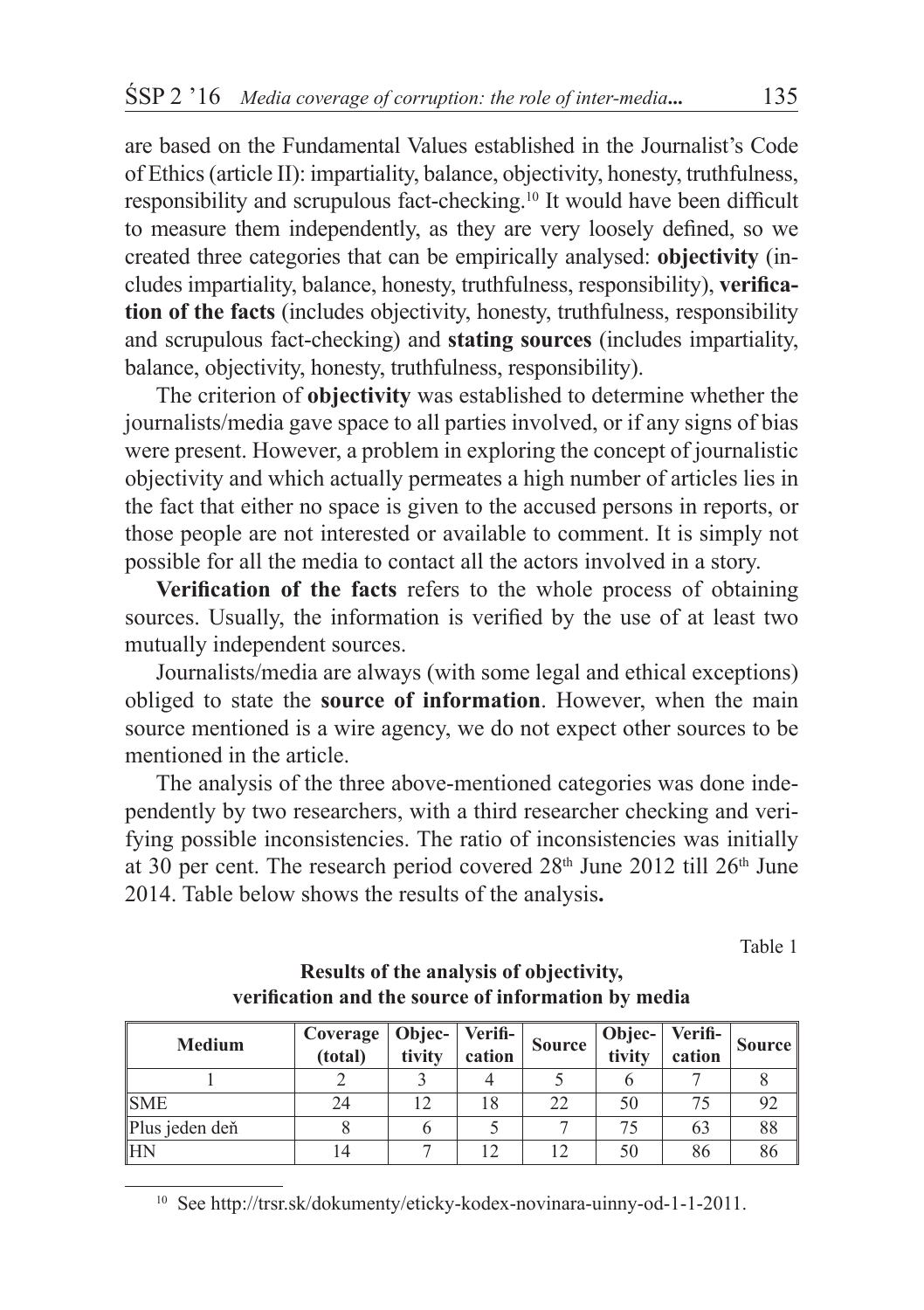|                      | $\overline{c}$ | 3              | 4  | 5              | 6        |     | 8   |
|----------------------|----------------|----------------|----|----------------|----------|-----|-----|
| Nový čas             | 8              | 4              |    |                | 50       | 87  | 87  |
| Istv                 | 3              | $\overline{c}$ | ↑  | $\overline{c}$ | 67       | 67  | 67  |
| <b>SRo</b>           |                | $\theta$       |    |                | $\theta$ | 100 | 100 |
| Topky.sk             |                | 3              | 3  | 3              | 60       | 60  | 60  |
| Markíza              |                | 3              | 3  | $\mathbf{3}$   | 60       | 60  | 60  |
| Trend                |                | $\Omega$       |    |                | $\theta$ | 100 | 100 |
| Electronic media     | 14             | 8              | 9  | $\mathbf Q$    | 57       | 64  | 64  |
| Print media          | 55             | 31             | 45 | 51             | 56       | 82  | 93  |
| Standard print media | 38             | 20             | 31 | 35             | 53       | 82  | 92  |
| Tabloid print media  | 16             | 11             | 13 | 15             | 69       | 81  | 94  |

Surprisingly, the medium with the highest rate of objectivity was, in this case, the tabloid daily *Plus Jeden Deň* (which got first access to the case and the key source) and the ones with the lowest objectivity rate were the other print media. An exception was the weekly *Trend* which, obviously, more or less summarised the event.

The verification, as well as identification of sources was very much present in the majority of the media.

The highest number of articles on the case of the Police Academy was published by *SME* (24), the lowest by the business magazine *Trend* and public radio station *Slovenský rozhlas* (each with the total coverage of one).

If we compare the various types of media, the press generally paid more attention to this corruption case. As far as objectivity is concerned, it was approximately equal for both groups of media. Press media have a higher percentage of verification (82 per cent) and referenced sources (93 per cent) than electronic media (64 per cent and 64 per cent, respectively).

If we further compare tabloid and quality media, the tabloid print media paid only occasional attention to this case, in contrast to quality print media. On the one hand, this could show the importance of the tabloid media as agenda-setters, and, on the other hand, the quality print media as the keepers of socially relevant topics in public discussion. Yet, perhaps surprisingly, the print tabloid media had slightly higher percentage of objectivity (69 per cent) than standard print media (53 per cent). The percentage of verification (around 80 per cent) is almost equal for both groups; the same is true for acknowledging sources (around 90 per cent).

In general, it is hard to come to a final assessment about the role of the media in this case. It seems that each type of medium fulfils its role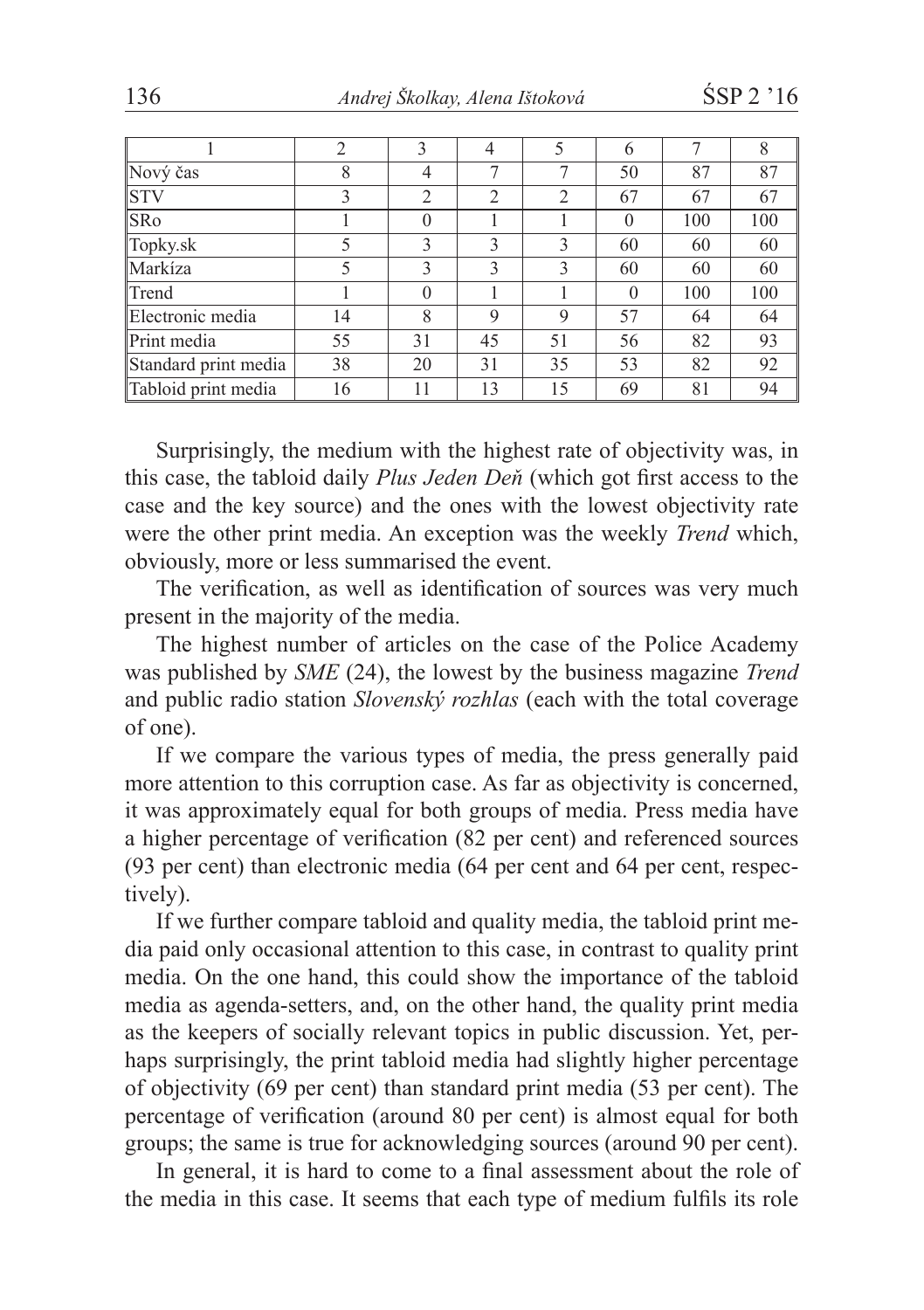in the social-political and economic system. The tabloid media initiate stories, but do not follow them continuously – which is rather the role of the quality media. Yet, the tabloid (especially print) media do not seem to provide a lower quality of coverage from the point of view of objectivity, verification and the referencing of the sources of information.

## **Conclusions**

The study focused on the analysis of the criteria and circumstances that determine the worthiness of a case to become a scandal, widely reported by both major and minor media houses. A relatively under-hyped corruption case and absolutely under-hyped corruption case, both with similar social relevance, were therefore selected to underpin this analysis, based on two theories: the theory of reporting on scandals and theory of agenda setting, agenda building and inter-media agenda setting.

Why the Slovak media did not perceive both cases as worthy of greater coverage with a consequently greater public response was the major question to be answered. The various theories connected to newsworthiness (agenda setting, inter-media agenda setting) and the scandalous nature of media reporting were listed and examined with regard to these two cases. Surprisingly enough, both cases generally met most of these criteria (and the accusations and relevant actors were very well-documented), despite the fact that one of them failed to garner any attention from the media, while the other one received less than expected attention from the media. Nevertheless, it was also argued that the media reporting on the scandal can be heavily dependent on circumstances that have nothing to do with journalistic work, such as the social/political prominence of the perpetrators, timing of the scandal, prestige of the news outlet and, perhaps most importantly, the political/legal will to act.

Regarding the analysis of both theories, the criterion which probably furthest prevented the cronyism case from becoming a major public scandal, or being at least covered by any other media house apart from the weekly *Plus 7 dní*, was the choice of this very medium to launch the initial article. Although ranked among the key agenda setting media in Slovakia, the weekly and its affiliated daily *Plus Jeden Deň* are both tabloid in style, thus making their audience, along with potentially interested journalists from other media houses, quite accustomed to numerous 'shocking' cases reported on daily basis. This might have led to the loss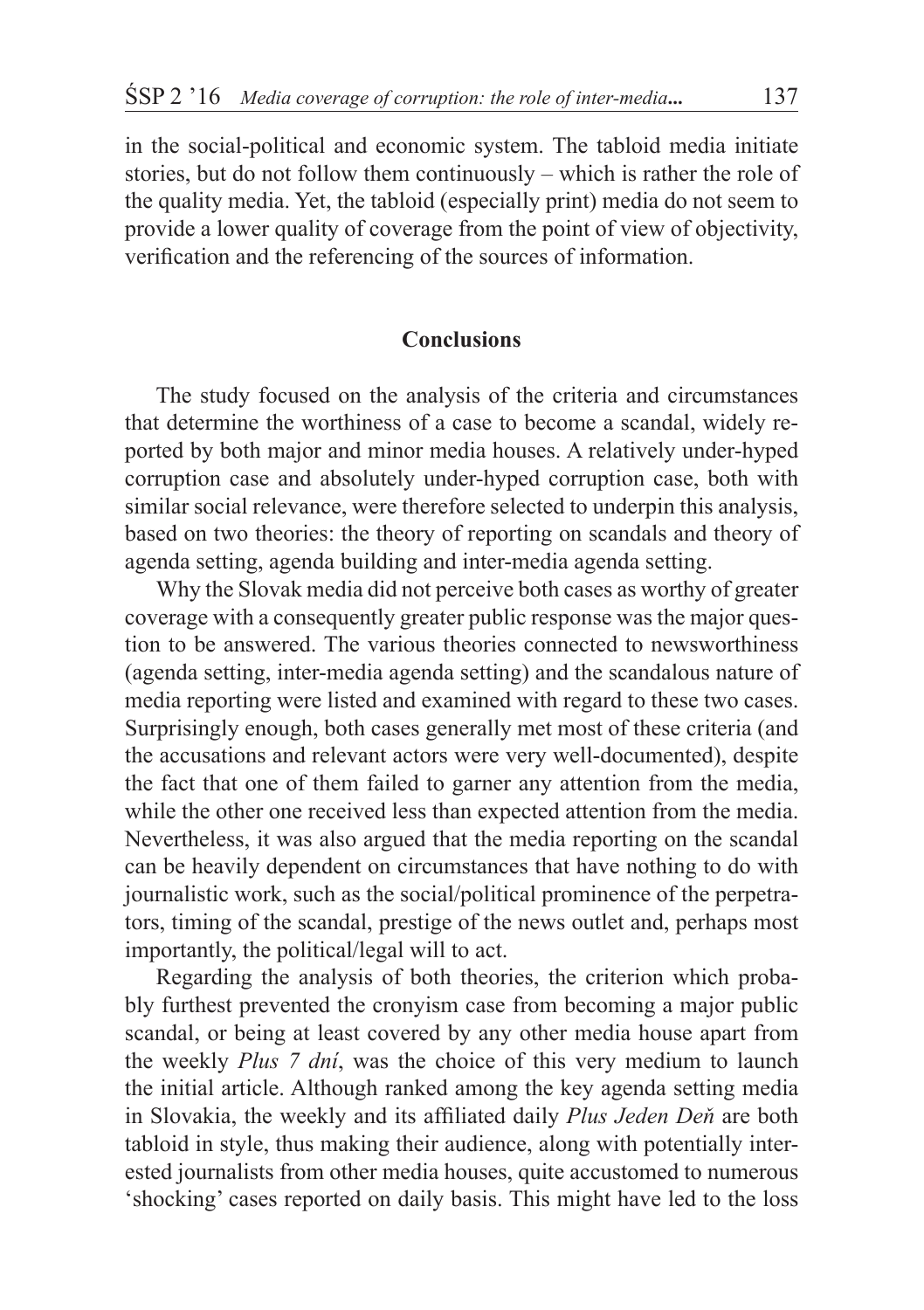of the ability to appreciate the importance and seriousness of the information presented in the article, which implicitly condemned the cronyism case to be overlooked and forgotten.

Interestingly enough, the other case was initially reported by the same media house (the daily *Plus Jeden Deň*) due to the presence of its journalist during the police raid on the Police Academy. It was, however, the official state intervention which launched the subsequent and relatively decent media coverage of the case. The follow-up of this case was also mainly dependent on the proceedings and actions of institutions such as the police, prosecutors and courts, and did not require much journalistic investigation. Nevertheless, it has been argued that the media did not cover the scandal on such a scale as could have been expected. It is thus very likely that the swift and radical approach of the Slovak state authorities to this case (the police raid followed by prompt investigation) actually lowered the visibility of this scandal in the media and public discourse, or at least made it impossible for the case to develop into a full-blown scandal for a longer period and with more extensive coverage, which would probably have happened if the offenders had not been punished.

In the case of the bribery, we also compared the various types of media which reported on it and came to the conclusion that the printed press paid, in general, more attention to it than other media. The highest number of articles on the case of the Police Academy was published by *SME*, although this major, key agenda setting and inter-media agenda setting daily displayed lower objectivity (together with other print media), in contrast to the initial publisher, the tabloid daily *Plus Jeden Deň* (which had exclusive access to some sources). In general, the tabloid dailies did not provide a lower quality of coverage, and it was apparent that each type of medium fulfilled its role in the social-political system – the tabloid media initiated the story, yet did not follow it up as rigorously as the quality media.

#### **References**

#### **Books and academic journals:**

Bergsdorf W. (2002), *Die politische Wirkung der Medien in skandalisierten Situationen*, in: *Die repräsentative Demokratie und die Macht der Medien*, eds. W. Bergsdorf, H. K. Klein, N. Lammert, N. & W. Schmitt Glaeser, "Zukunftsforum Politik", 48, pp. 10–20, http://www.kas.de/wf/doc/kas\_1034-544-1-30. pdf?021031104028.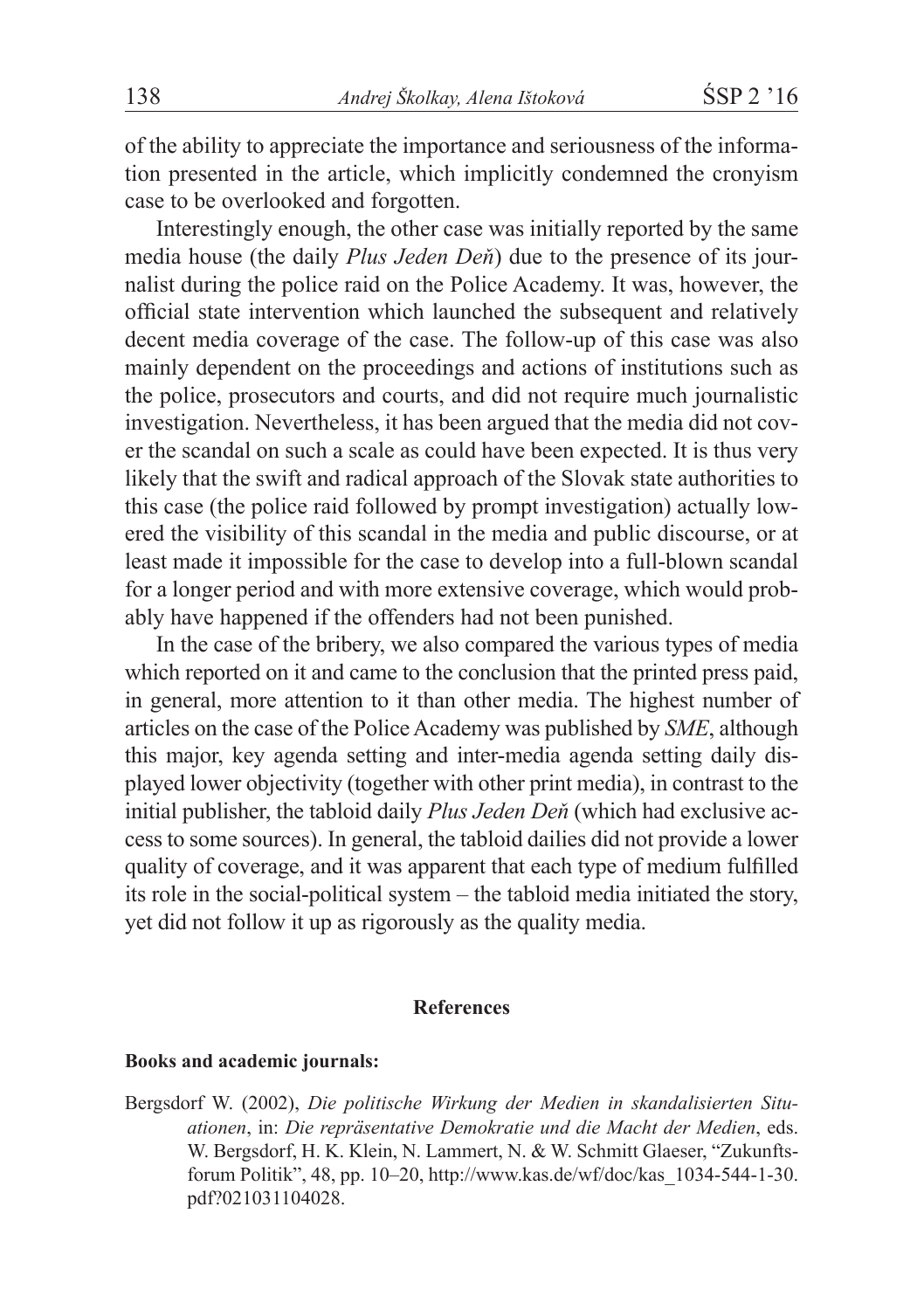- Carlin R. E., Love G. J., Martinez-Gallardo C. (2014), *Cushioning the Fall: Scandals, Economic Conditions, and Executive Approval*, "Political Behavior", 37, pp. 109–130.
- Entman R. M. (2012), *Scandal and Silence: Media Responses to Presidential Misconduct*, Polity Press, Cambridge.
- Charon N. (2013), *European Perceptions of Quality of Government: A Survey of 24 Countries*, in: *The Anticorruption Frontline. The Anticorruption Report*, ed. A. Mungiu-Pippidi, vol. 1, Barbara Budrich Publishers, Opladen, pp. 99–120.
- Lull J., Hinerman S. (eds.) (1997), *Media Scandals: Morality and Desire in the Popular Culture Marketplace*, Polity Press, Cambridge.
- Malik M. (2004), *Journalism-journalism. Funktion, Strukturen und Strategien der journalistischen Selbsthematisierung*, VS Bverlag, Wiesbaden.
- McCombs M. E. (2009), *Agenda setting*, Portál, Praha.
- Pflüger S., Baugut P. (2015), *Normverstoss, Medienkonstrukt, Machtkampf oder Internethysterie? Der Skandal und die Typen seiner Forschung*, "Publizistik", 60, pp. 305–324.
- Škodová M., Červenka J., Nečas V., Kalvas F., Tabery P., Trampota T. (eds.) (2008), *Agenda-setting: teoretické přístupy* [Agenda-setting: Theoretical Approaches], Sociologický ústav Akademie věd ČR, Praha, http://www.soc.cas.cz/ publikace/agenda-setting-teoreticke-pristupy.
- Trampota T., Nečas V. (2007), *Intermediální agenda českých médií*, "Naše společnost", 5(2), pp. 12–19.
- Waisbord S. (2000), *Watchdog Journalism in South America: News, Accountability, and Democracy*, Columbia University Press, New York.
- Weaver D. H., Choi J. (2014), *The Media Agenda: Who (or What) sets it?*, Oxford Handbooks Online (manuscript).

#### **Online news articles and websites:**

- Galmišová D. (2015, May 29), *Analýza: Ako intenzívne médiá informovali o desiatich vybraných kauzách* [How intensively did the media inform about 10 selected scandals], http://www.ineko.sk/projekty/spravodajske-media.
- Lacková L. (2013, June 23), *Na zvolenskom úrade práce vyhrávali výberové konania vyvolení*, [At the labour office in Zvolen, chosen people won in job contests], Plus 7 dní, http://www.pluska.sk/plus-7-dni/domov/na-zvolenskom-uradeprace-vyhravali-vyberove-konania-vyvoleni.html.
- Leško M. (2015, April 12), *Aj najväčšie zlodejiny sa strácajú v množstve* [Even the biggest cases of stealing disappear in a quantity], Denník N., https://dennikn. sk/97140/emisie-vlastna-hlava-a-gauneri-v-politike-najvacsie-zlodejiny-podla-10-komentatorov/.
- Mego I. (2012, June 28), *Na policajnú akadémiu vtrhli muži zákona, údajne pre čachre s peniazmi* [The Police Academy was raided by the police, reportedly due to money manipulation], Plus jeden deň, http://www.pluska.sk/krimi/domacekrimi/vieme-prvi-policajnej-akademii-zasahovali-muzi-zakona.html.